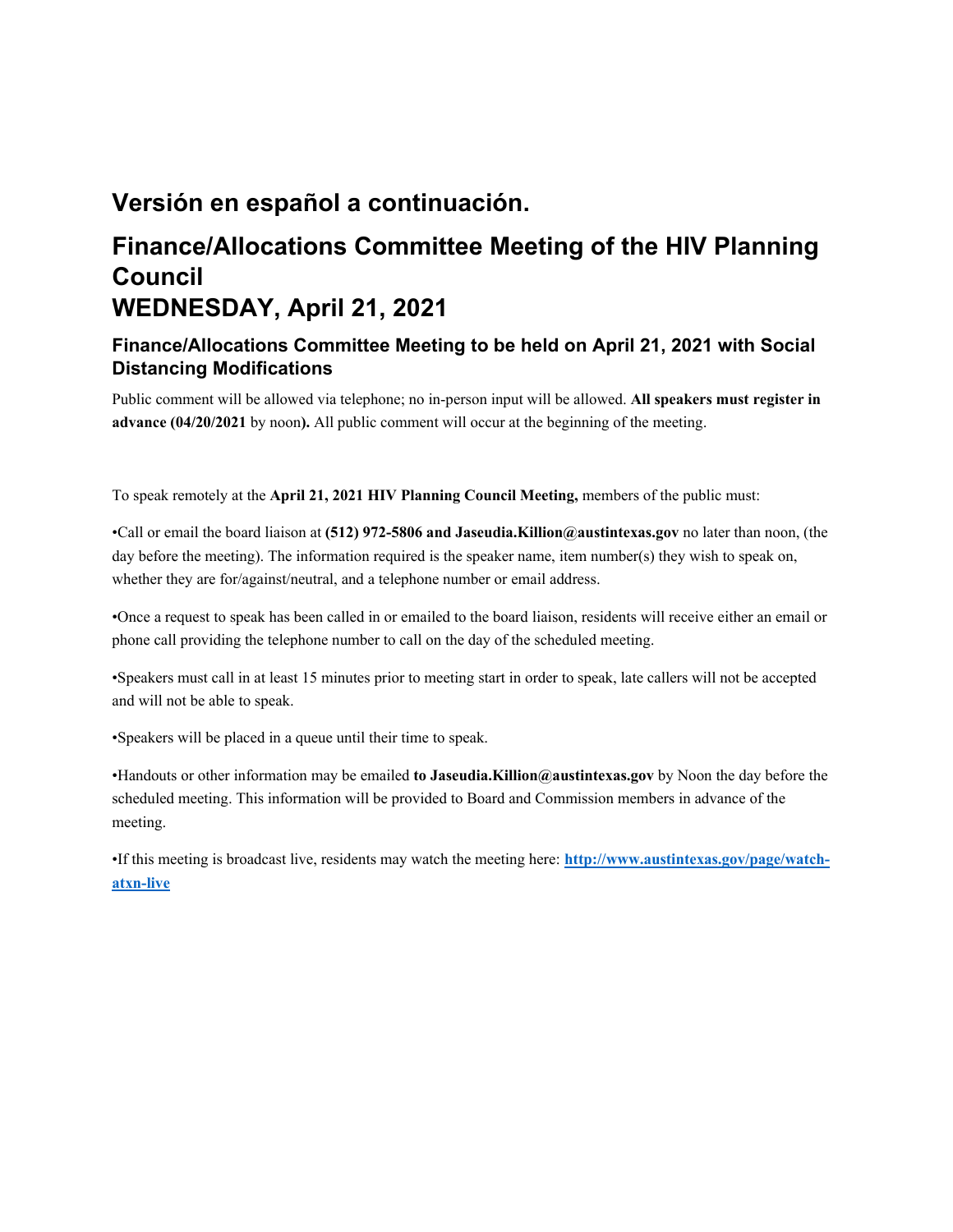# Reunión del **Finance/Allocations Meeting of the HIV Planning Council Wednesday, April 21, 2021**  FECHA de la reunion (**Abril 21, 2021**)

La junta se llevará con modificaciones de distanciamiento social

Se permitirán comentarios públicos por teléfono; no se permitirá ninguna entrada en persona. Todos los oradores deben registrarse con anticipación (**04/20/2021** antes del mediodía). Todos los comentarios públicos se producirán al comienzo de la reunión.

Para hablar de forma remota en la reunión, los miembros del público deben:

• Llame o envíe un correo electrónico al enlace de la junta en (**512) 972-5806 and Jaseudia.Killion@austintexas.gov** a más tardar al mediodía (el día antes de la reunión). La información requerida es el nombre del orador, los números de artículo sobre los que desean hablar, si están a favor / en contra / neutrales, y un número de teléfono o dirección de correo electrónico.

• Una vez que se haya llamado o enviado por correo electrónico una solicitud para hablar al enlace de la junta, los residentes recibirán un correo electrónico o una llamada telefónica con el número de teléfono para llamar el día de la reunión programada.

• Los oradores deben llamar al menos 15 minutos antes del inicio de la reunión para poder hablar, no se aceptarán personas que llamen tarde y no podrán hablar.

• Los oradores se colocarán en una fila hasta que llegue el momento de hablar.

• Los folletos u otra información pueden enviarse por correo electrónico a **Jaseudia.Killion@austintexas.** antes del mediodía del día anterior a la reunión programada. Esta información se proporcionará a los miembros de la Junta y la Comisión antes de la reunión.

• Si esta reunión se transmite en vivo, los residentes pueden ver la reunión aquí: http://www.austintexas.gov/page/watch-atxn-live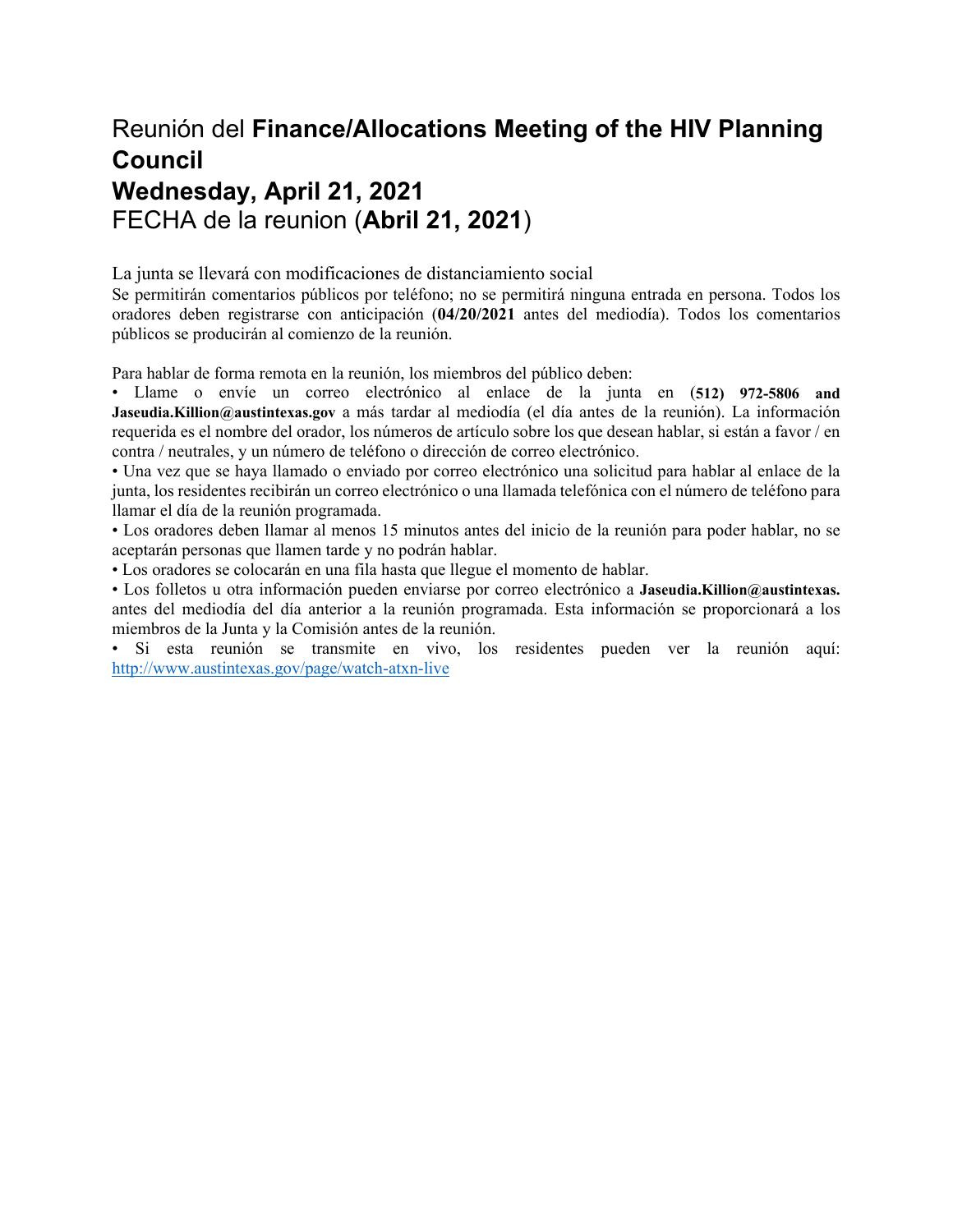### **HIV PLANNING COUNCIL FINANCIAL/ALLOCATIONS COMMITTEE WEDNESDAY 04/21/2021 6:00 PM-8:00 PM VIA VIDEOCONFERENCING**

#### **FINANCIAL/ALLOCATIONS COMMITTEE MEMBERS:**

*Committee Chair-Barry Waller, Dennis Ringler, Mattyna Stephens, Lee Miranda and A. Daniel Ramos* 

#### **AGENDA**

**CALL TO ORDER**  Meeting called to order at 6:02 pm, by Chair Barry Waller

### **Finance/ Allocations Committee Members in Attendance:**  Committee Chair-Barry Waller, Mattyna Stephens, Lee Miranda and A. Daniel Ramos

**Staff in Attendance:** Jaseudia Killion, Dylan Keesee, Katia Avalos, and Mallory Scott

**AA in Attendance:** Justin Ferrill, and Anthony Kitzmiller

**Guest:** Caitlin Simmons

## **CITIZEN COMMUNICATION**

The first 10 speakers signed up prior to the meeting being called to order will each be allowed a three-minute allotment to address their concerns regarding items not posted on the agenda.

#### **1. CERTIFICATION OF QUORUM**

#### **2. INTRODUCTION/ANNOUNCEMENTS**

a. New Member – Lee Miranda new to the committee

Welcome Caitlin Simmons to this meeting. Caitlin will be joining us more often. Hi, I am Caitlin with Vivent Health, I have been with them for 5 and half years. I'm here to learn and see what can be done.

## **3. APPROVAL OF MINUTES**

Change PSRA to PC -corrected by Dylan in meeting. Minutes approved as written with change made by Dylan.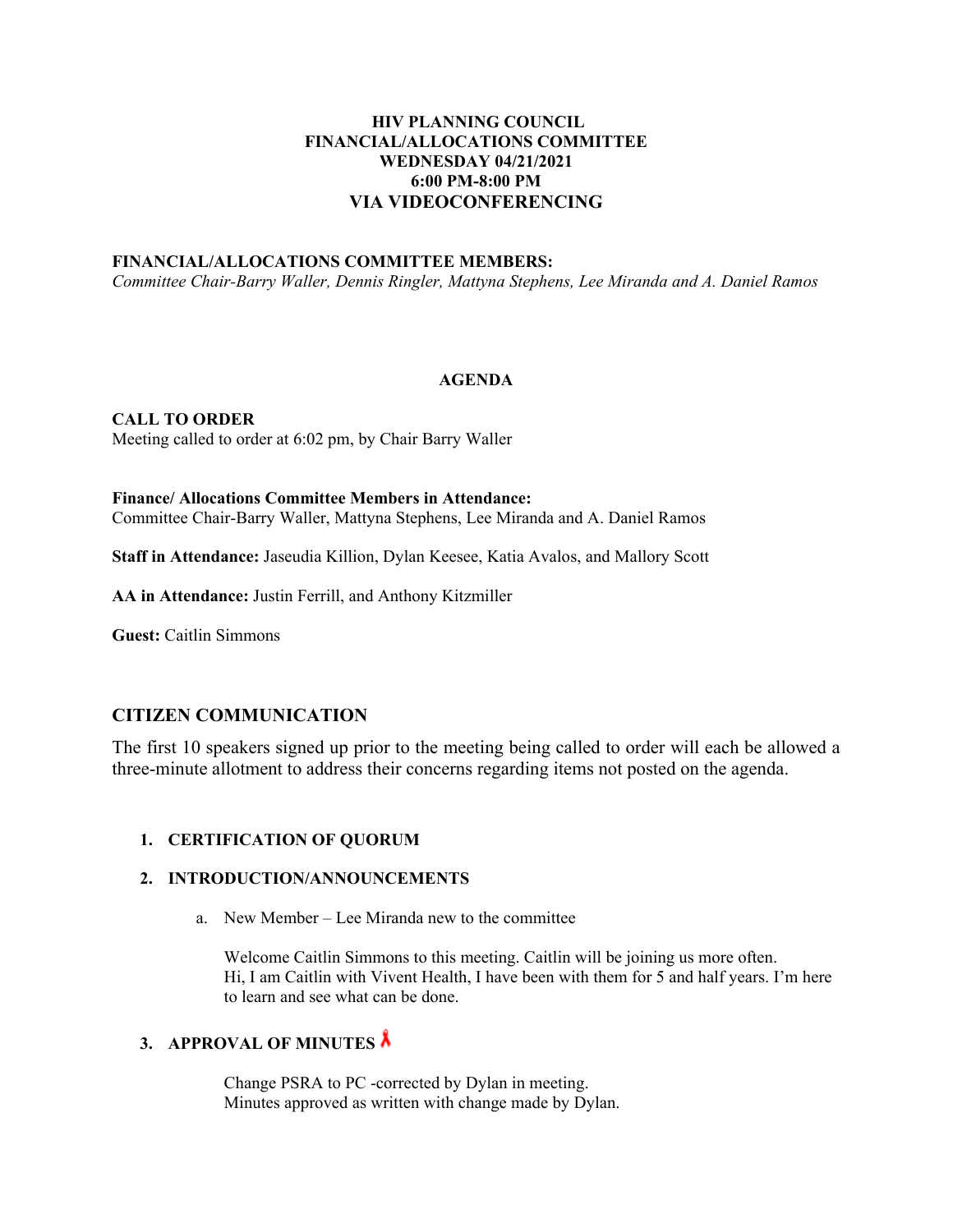#### **4. AIDS DRUGS ASSISTANCE PROGRAM (ADAP)**

a. Discuss Ways HIV Planning Council Can Assist During Shortfall

Jaseudia: I was informed of the extension of ACA. Extended to August. How can we promote the marketplace? No additional news since townhall. Not sure how they will proceed. I have connected to ACA navigators they did aske me for a data request that I will have to take to the state. They are willing to do some sessions on Facebook page. Does the planning council have any ideas?

Mattyna will send Jaseudia, Stephen Gavin and Angela Allison's information.

Bart mentioned doing a letter of support for the Market place.

When we have townhalls, we can the navigators be present and share about the extension and benefits.

Will ask Part B if they can assist with the Data request.

Would be possible or an option to add them to the Business meeting? No, I don't have space for them on Business Agenda, it is packed.

Social media takeovers, going live on the Planning Council Facebook page.

#### **5. ADMINISTRATIVE AGENT**

a. Grant Award Update

Anthony: We have been trying get the expenses down for Ryan White Part A below the  $5\%$  - we did get it down. I sent the document to Jaseudia  $-1$  will share it on the screen and email it out to you guys.

We got Part A to \$86,536 MAI we got down to \$11, 236

Total \$97,772.00

We will request carry over for this amount.

b. Rapid Reallocation Update

Fiscal Year and the Grant: Shortfall of \$19, 392 less this year, we are taking the money out of the CQM funding to and put in direct services to make up for the shortfall.

#### **6. PRIORITY SETTING AND RESOURCE ALLOCATIONS (PSRA) PROCESS**

- a. Discuss and Vote to Approve Changes to Fiscal Year 2022-23 PSRA Tool and Timeline
- Staff needs time to collect information/ calculate numbers and information.
- $\bullet$  We split between two days  $-4$  to 5-hour sessions.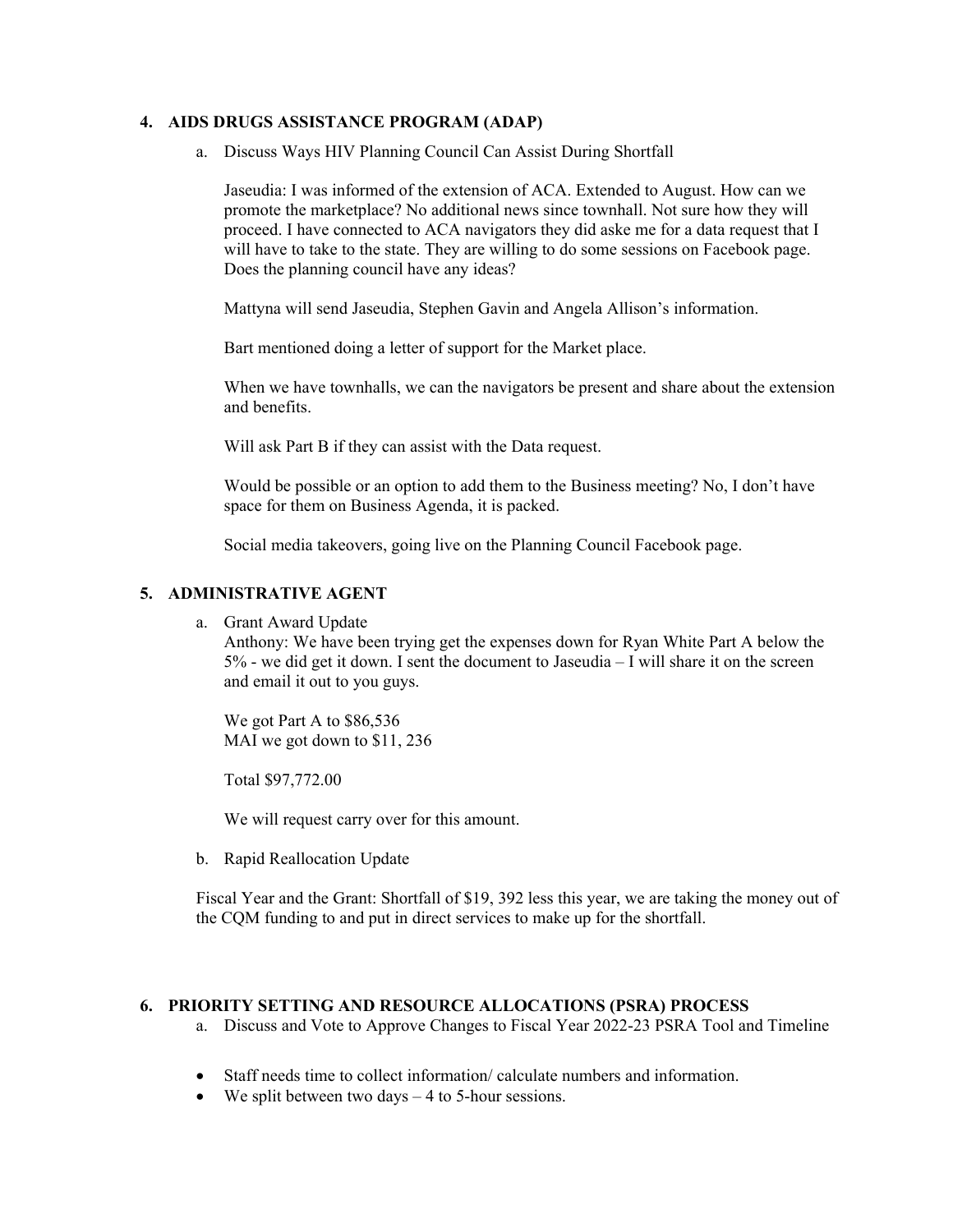Weekdays were preferred.

I think we decide on changing the timeline – a couple of date options. Then take to the Business meeting to make the vote/ decision on the exact days.

- $\lambda$  Timeline needs to reflect June/ July moved to May/ June.
	- **A. Daniel Ramons -I move to adjust timeline to meet the decision that we made at our prior Business Committee Meeting in March of 2021, to show the process is moved up by one month.**

**Lee Miranda - I second the motion** 

**Barry Waller - I Lee Miranda - I** 

**A. Daniel Ramos - I** 

**Mattyna Stephens – abstain** 

#### **Maybe we lost Mattyna**

#### **Vote Approved**

b. Discuss PSRA Training

Training will be in May Business Meeting unless you all decide you need more time.

Our PO did send me someone's information to help with technical assistant. They would be our TA for Ryan White, Planning Council, and anything related to Legislative.

Agree to the documents that we used last year to use this year.

## **7. ASSESSMENT OF THE ADMINISTRATIVE MECHANISM (AAM)**

a. Discussion about the AAM tool for Fiscal Year 2020

I want to get an idea of how you want to do it this year.

Last year you all voted on the final survey at the end of May, we got it out 3 weeks later, then the report was presented in the fall, you voted on the report in August. It is put in the grant report and the AA responds.

I will keep it on your agenda until you give a recommendation to give to Business for a vote.

This is a limited scope. The document provided really talks about the scope.

Has to be done by September. Y'all had it done in August of last year.

We need a survey and we can look San Antonio document to see if we want that to be a part of what we get along with the survey results.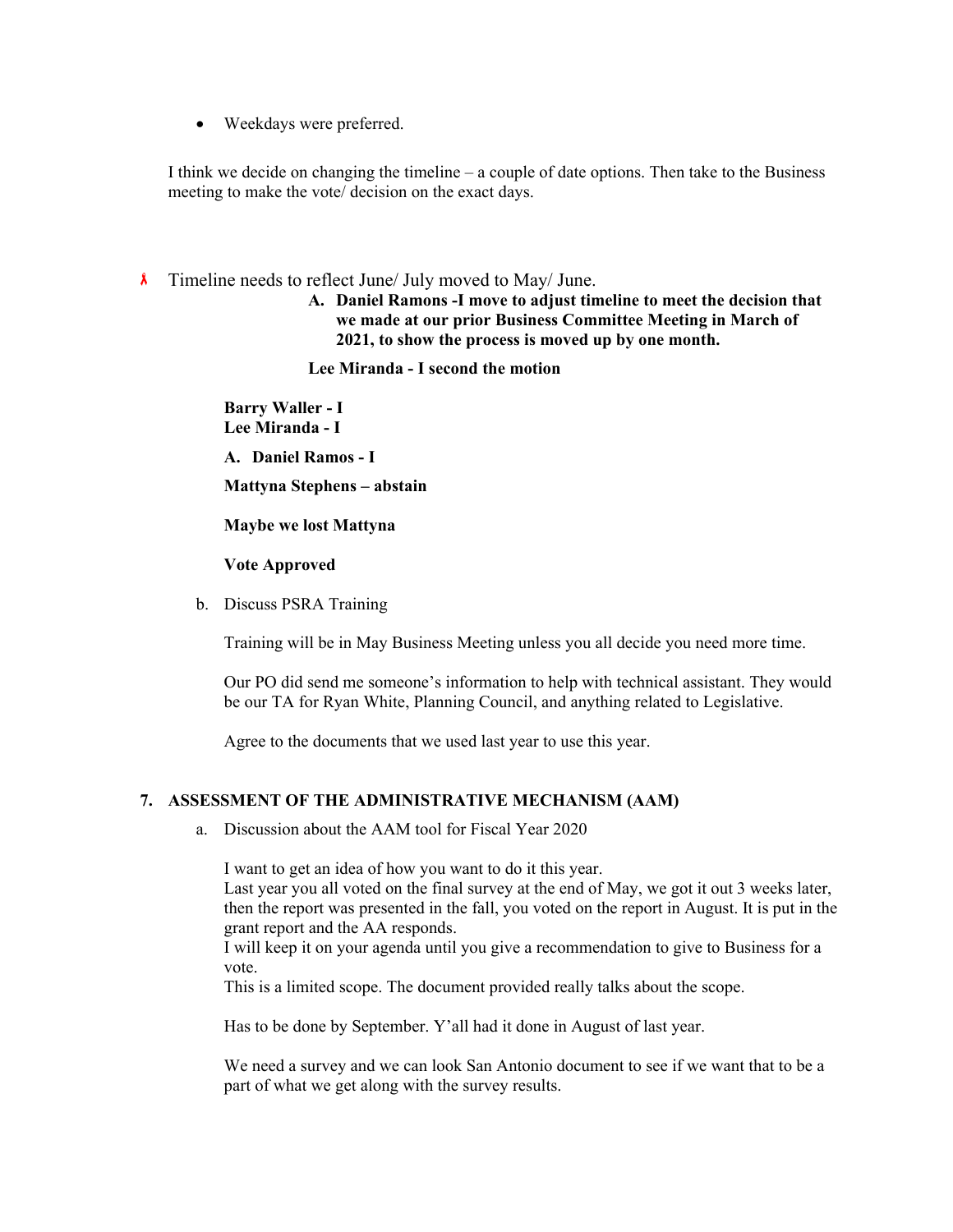Can we see San Antonio's survey? To see what kind of questions they have and how they differ from ours.

Could we request our TA to join us for our next meeting to dive in and discuss this?

What all can we include on this survey?

Jaseudia will ask if they can join us for the next meeting.

Barry: maybe let's get two or three different cities to get and compare this information. Do we have time to look in May and decide in June? Is that late? Jaseudia: Y'all have to be done by August.

Jaseudia will get the information and send it out to us.

AA – Justin - we do have a lot going on. I will take it to the group and get back to y'all.

#### **8. PLANNING COUNCIL BUDGET REVIEW**

#### **a. Purchasing Updates**

- 1. Parliamentarian met with a candidate, Richard. He was recommended, based out of San Antonio, worked with Part A & B. Really important thing we discussed would be him supplementing the initial TOMA and Robert's Rule of Order training. Being familiar with the BYLAWS. He would be the person that would handle all of that. \$150 an hour, if he came in person, we would reimburse for milage. He has to go through the vendor process with the City. We have talked to the AA about this contract. I'm concerned for how long and what meetings we want the Parliamentarian at? Barry: Is possible to get this training by PSRA? Jaseudia: Yes, it's possible if he can sign up as a vendor by June. Daniel: I would suggest our TA and the Parliamentarian to work together and train us. They would be there to provide training and provide capacity. Barry- will we discuss at the Business meeting? Jaseudia- yes, it will be discussed in the Business meeting.
- 2. Graphic Designer I have a few questions for the AA. This is \$1200 to do the entire STAR AWARDS campaign.
- 3. Gift Cards gift cards lost value that were purchased last year and expired. Hailey and Mallory send the gift cards back to the company. Hailey is working with the company on getting new cards. SP/NS wants \$25 gift cards for the survey, nothing less. We don't know the budget item for gift cards this year, it will be based on what is worked out with the company.

#### **b. Budget Items Request:**

- 1. Device purchases Jaseudia the City has a preferred vendor and brand. I budgeted \$250 to \$300. I have to see what they City's preferred vendor cost is.
- 2. Professionally print PSRA binder Can be pretty expensive, not sure that it will happen. Jaseudia will look into the cost.
- 3. Planning Council member supplies (ex. notebooks with pen) -
- 4. Print Mayoral letters and out them in frames for members we can get this done for you all by this summer.
- **c. Review current budget for PC and discuss allocations**